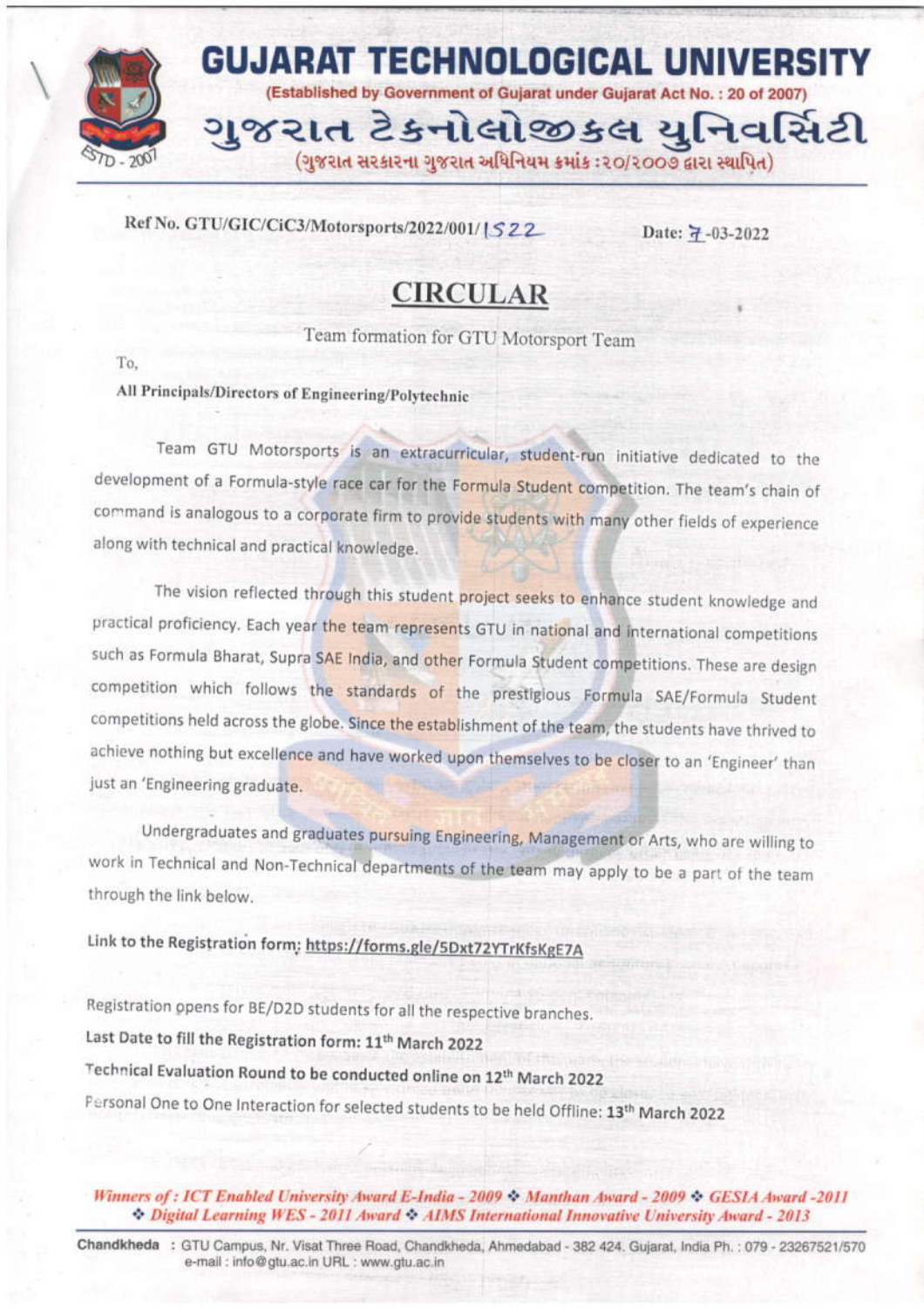

Venue (for offline One to One Interaction/Interview:

G.I.S.C (Block 3), L.D.C.E, Ahmedabad, Gujarat. For more details about Team GTU Motorsports, please visit GTU Motorsports - Website

For any queries regarding the Team Formation process or the workflow of the team, drop a message or call us on +91 9265052649 Aditya Dadia, Team Captain

For, Prof. Raj Hakani, Faculty Mentor, ap\_raj@gtu.edu.in

 $712122$ 

Winners of: ICT Enabled University Award E-India - 2009 \* Manthan Award - 2009 \* GESIA Award - 2011 Digital Learning WES - 2011 Award & AIMS International Innovative University Award - 2013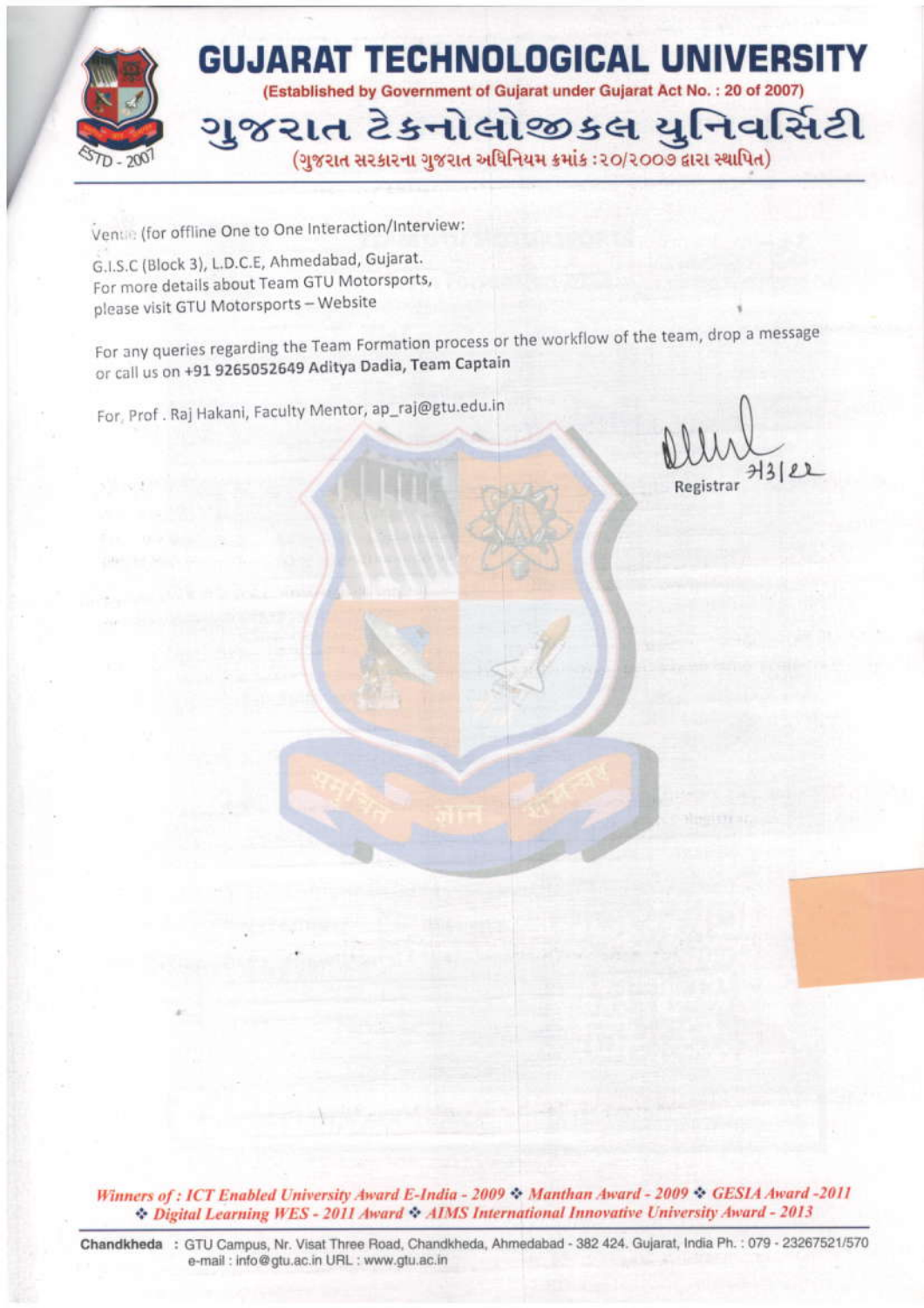

Winners of: ICT Enabled University Award E-India - 2009 & Manthan Award - 2009 & GESIA Award -2011 Digital Learning WES - 2011 Award & AIMS International Innovative University Award - 2013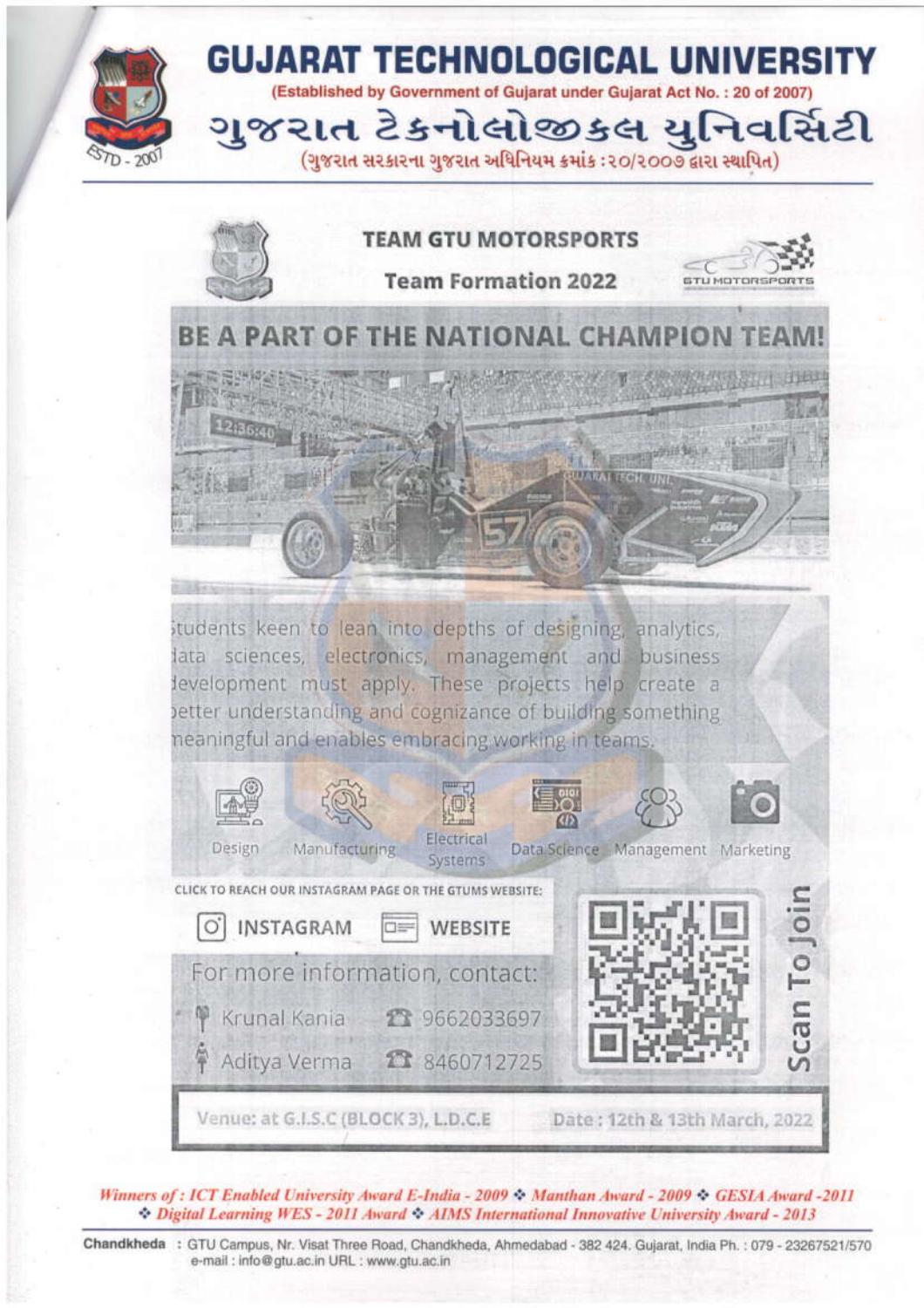

A brief history of the team



The Legacy of Team GTU Motorsports

The photo displays all the victories and trophies the team has secured over the years incompetitions such as Formula Bharat and Supra SAE India.



## Formula Bharat 2022

The Team secured 1st place in Endurance, Overall Dynamics, Acceleration, Autocrossand 3rd place in Engineering Design Event in Formula Bharat 2022. This year, the team won the competition and became National Champions. We also received 'Most Fuel Efficient' award that year.

Winners of: ICT Enabled University Award E-India - 2009 & Manthan Award - 2009 & GESIA Award -2011 <sup>2</sup> Digital Learning WES - 2011 Award <sup>2</sup> AIMS International Innovative University Award - 2013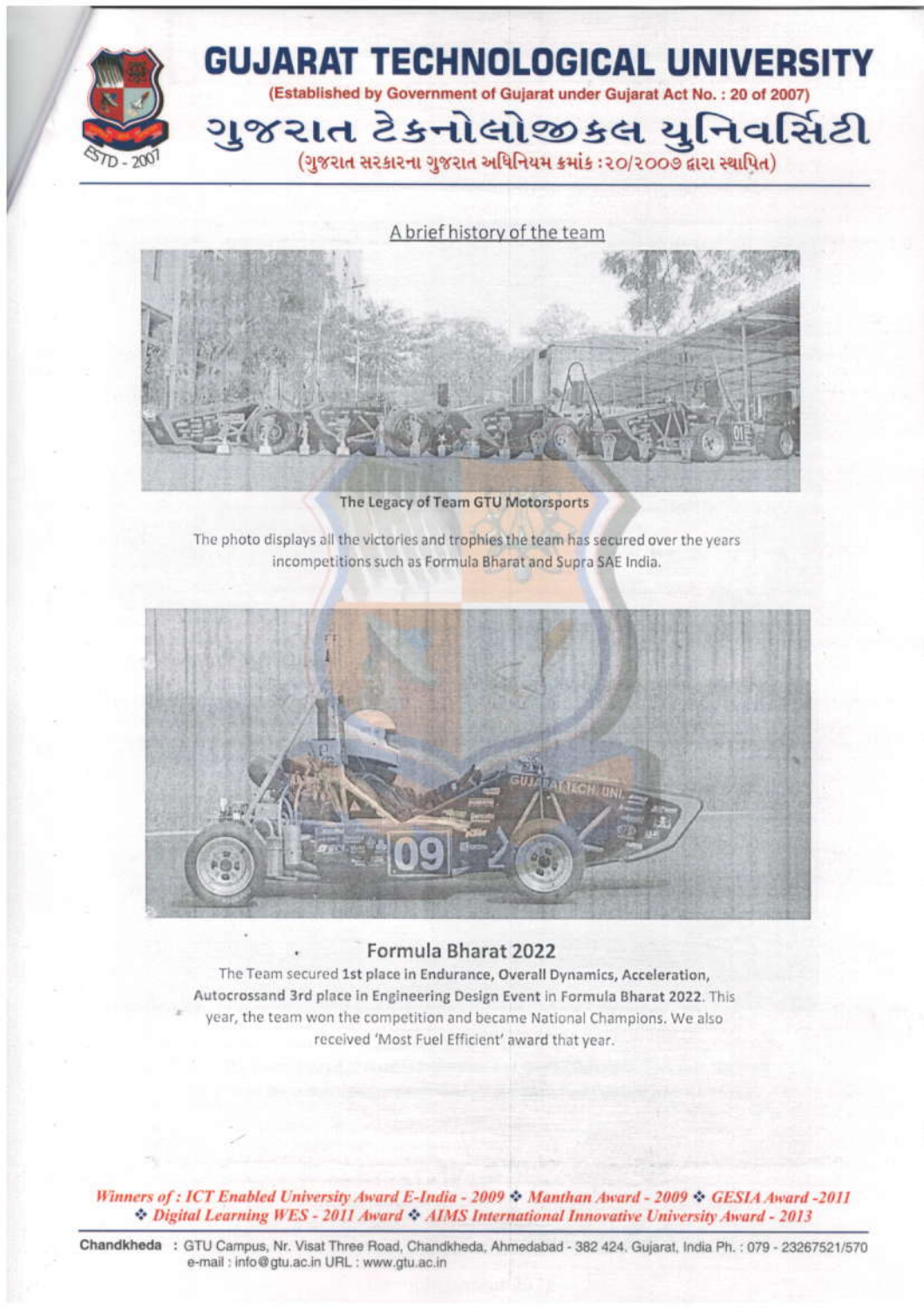



Formula Bharat 2020 The team secured 1<sup>st</sup> in Endurance and Acceleration. That season, the team grabbed 2<sup>nd</sup> Runner-up Overall.



## Formula Bharat 2019

The Team secured 1st place in Endurance and Overall Dynamics. That year, the team won the competition. We also received the 'Most Fuel Efficient' award that year.

Winners of: ICT Enabled University Award E-India - 2009 \* Manthan Award - 2009 \* GESIA Award -2011 Digital Learning WES - 2011 Award & AIMS International Innovative University Award - 2013